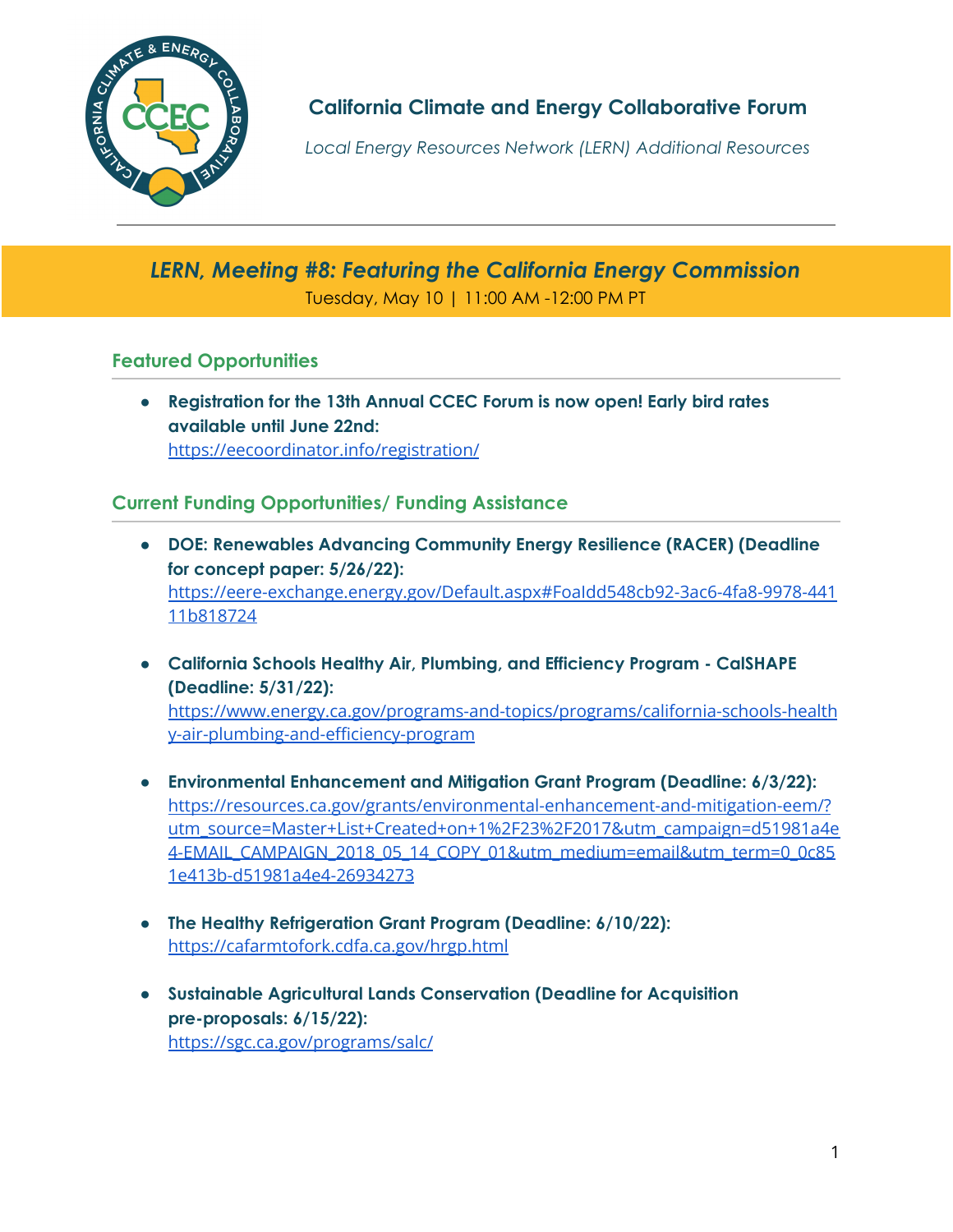- **● Transformative Climate Communities (Deadline: 7/1/22):** <https://sgc.ca.gov/programs/tcc/>
- **● Optimizing Long-Duration Energy Storage to Improve Grid Resiliency and Reliability in Under-resources Communities (Coming Spring 2022):** [https://www.empowerinnovation.net/en/custom/funding/view/28998?utm\\_source=R](https://www.empowerinnovation.net/en/custom/funding/view/28998?utm_source=Resumen+de+fondos+de+subvenci%C3%B3n&utm_medium=email&utm_campaign=Optimizing+Long-Duration+Energy+Storage+to+Improve+Grid+Resiliency+and+Reliability+in+Under-resourced+Communities&isDigest=1) [esumen+de+fondos+de+subvenci%C3%B3n&utm\\_medium=email&utm\\_campaign=](https://www.empowerinnovation.net/en/custom/funding/view/28998?utm_source=Resumen+de+fondos+de+subvenci%C3%B3n&utm_medium=email&utm_campaign=Optimizing+Long-Duration+Energy+Storage+to+Improve+Grid+Resiliency+and+Reliability+in+Under-resourced+Communities&isDigest=1) [Optimizing+Long-Duration+Energy+Storage+to+Improve+Grid+Resiliency+and+Relia](https://www.empowerinnovation.net/en/custom/funding/view/28998?utm_source=Resumen+de+fondos+de+subvenci%C3%B3n&utm_medium=email&utm_campaign=Optimizing+Long-Duration+Energy+Storage+to+Improve+Grid+Resiliency+and+Reliability+in+Under-resourced+Communities&isDigest=1) [bility+in+Under-resourced+Communities&isDigest=1](https://www.empowerinnovation.net/en/custom/funding/view/28998?utm_source=Resumen+de+fondos+de+subvenci%C3%B3n&utm_medium=email&utm_campaign=Optimizing+Long-Duration+Energy+Storage+to+Improve+Grid+Resiliency+and+Reliability+in+Under-resourced+Communities&isDigest=1)
- **● Community Economic Resilience Fund (Coming Soon):** <https://opr.ca.gov/economic-development/just-transition/cerf.html>
- **● Regional Climate Collaboratives Program (Coming Spring 2022):** [https://sgc.ca.gov/programs/cace/docs/20211011-Fact\\_Sheet-RCC.pdf](https://sgc.ca.gov/programs/cace/docs/20211011-Fact_Sheet-RCC.pdf)
- **● California Energy Commission Current Solicitations:** [https://www.energy.ca.gov/funding-opportunities/solicitations?field\\_solicitation\\_stat](https://www.energy.ca.gov/funding-opportunities/solicitations?field_solicitation_status_target_id%5B37%5D=37&field_solicitation_type_target_id=All&field_division_1_target_id=18) us target id%5B37%5D=37&field solicitation type target id=All&field division 1 tar [get\\_id=18](https://www.energy.ca.gov/funding-opportunities/solicitations?field_solicitation_status_target_id%5B37%5D=37&field_solicitation_type_target_id=All&field_division_1_target_id=18)
- **● Southern California Regional Energy Network (SoCalREN) has two cash incentive programs for energy efficiency projects that boast an expedited timeline to application approval. Email [cbruder@energycoalition.org](mailto:cbruder@energycoalition.org) for more information.**

### **Opportunities to Provide Input**

**● Affordable Housing and Sustainable Communities Program (AHSC) (Input deadline: 5/31/22):** <https://sgc.ca.gov/programs/ahsc/resources/guidelines.html>

### **Technical Assistance, Peer Mentorship, and Subsidized Staff Support**

- **CivicSpark Partner Application:** <https://civicspark.civicwell.org/join-civicspark/partnership-opportunities/>
- **● CivicSpark Fellow Application:** <https://civicspark.civicwell.org/join-civicspark/fellow/>